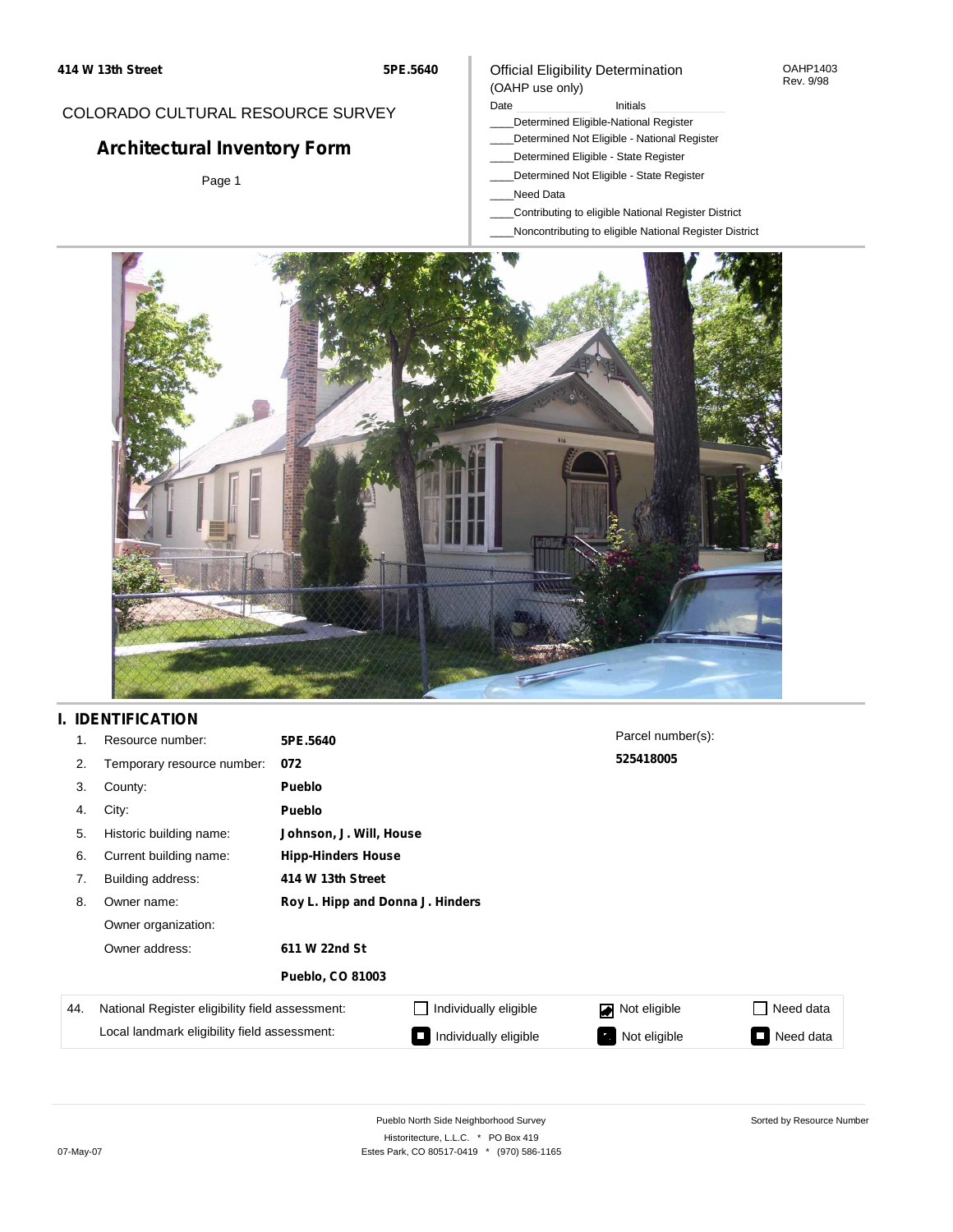Page 2

## **II. GEOGRAPHIC INFORMATION**

| 9.  | P.M.       |    | 6th                 |    |      | Township:              |                         | <b>20S</b>                  |    |           |           | Range:            | 65W |         |
|-----|------------|----|---------------------|----|------|------------------------|-------------------------|-----------------------------|----|-----------|-----------|-------------------|-----|---------|
|     |            | SE | 1/4                 | of | NE . | 1/4                    | of NW                   | 1/4                         | of | <b>SE</b> | 1/4       | of Section        |     | 25      |
| 10. |            |    | UTM reference zone: |    | 13   |                        |                         |                             |    |           |           |                   |     |         |
|     | Easting:   |    |                     |    |      | 533907                 |                         |                             |    |           | Northing: |                   |     | 4236608 |
| 11. |            |    | USGS quad name:     |    |      |                        | <b>Northeast Pueblo</b> |                             |    |           | Scale:    |                   |     | 7.5     |
|     | Year:      |    |                     |    |      | 1974)                  |                         | 1961 (Photorevised 1970 and |    |           |           |                   |     |         |
| 12. | $Lot(s)$ : |    |                     |    |      | Lot 7: Block 26        |                         |                             |    |           |           |                   |     |         |
|     | Addition:  |    |                     |    |      | <b>County Addition</b> |                         |                             |    |           |           | Year of addition: |     | 1869    |

13. Boundary description and justification:

The boundary, as described above, contains but does not exceed the land historically associated with this property.

Metes and bounds exist:

П

## **III. ARCHITECTURAL DESCRIPTION**

| 14. | Building plan (footprint, shape):    | <b>Irregular Plan</b>                |                       |
|-----|--------------------------------------|--------------------------------------|-----------------------|
|     | Other building plan descriptions:    |                                      |                       |
| 15. | Dimensions in feet (length x width): | 1,880 square feet                    |                       |
| 16. | Number of stories:                   | 11/2                                 |                       |
| 17. | Primary external wall material(s):   | <b>Stucco</b><br><b>Wood/Shingle</b> | Other wall materials: |
| 18. | Roof configuration:                  | <b>Other Roof</b>                    |                       |
|     | Other roof configurations:           |                                      |                       |
| 19. | Primary external roof material:      | <b>Asphalt Roof/Composition Roof</b> |                       |
|     | Other roof materials:                |                                      |                       |
| 20. | Special features:                    | <b>Roof Treatment/Dormer</b>         |                       |
|     |                                      | Fence                                |                       |
|     |                                      | Chimney                              |                       |
|     |                                      | <b>Porch</b>                         |                       |
|     |                                      | <b>Window/Stained Glass</b>          |                       |

#### 21. General architectural description:

Oriented to the south, this house rests on a combination of low sandstone and concrete foundations. Light-green-painted stucco clads the exterior walls. The same color, square-cut wood shingles cover the dormers. Windows are generally 1-over-1**light, double-hung sash, with white-painted wood frames; white-painted, wood-frame screens; and dark-green-painted wood** surrounds. A 3-sided, hipped-roof bay protrudes from north of center on the west elevation. Dominating the center of the front (north) façade is a large, fixed-frame window, with round-arch transom. An elaborate wood architrave surrounds the window. It features scroll brackets and 2 levels of dentil molding. A half-round, stained-glass window pierces the north end of the east elevation. Enclosing the western portion of the front, wraparound porch is a band of 15-light windows. A rounded, hipped-roof porch spans the entire façade and wraps around the northwest corner of the house. The porch features a stucco-covered kneewall and round supports. A pediment rises above the porch's easternmost quarter. The pediment features an elaborately carved bargeboard. A 4-step concrete stoop approaches the porch beneath the pediment. The principal doorway opens in the east end of the façade. It hosts a 5-panel, 1-light, oak door. The glass is beveled. It opens behind a white-painted, wood-frame screen door. Above the doorway is a single-light transom. Another doorway opens near the center of the rear (south) elevation.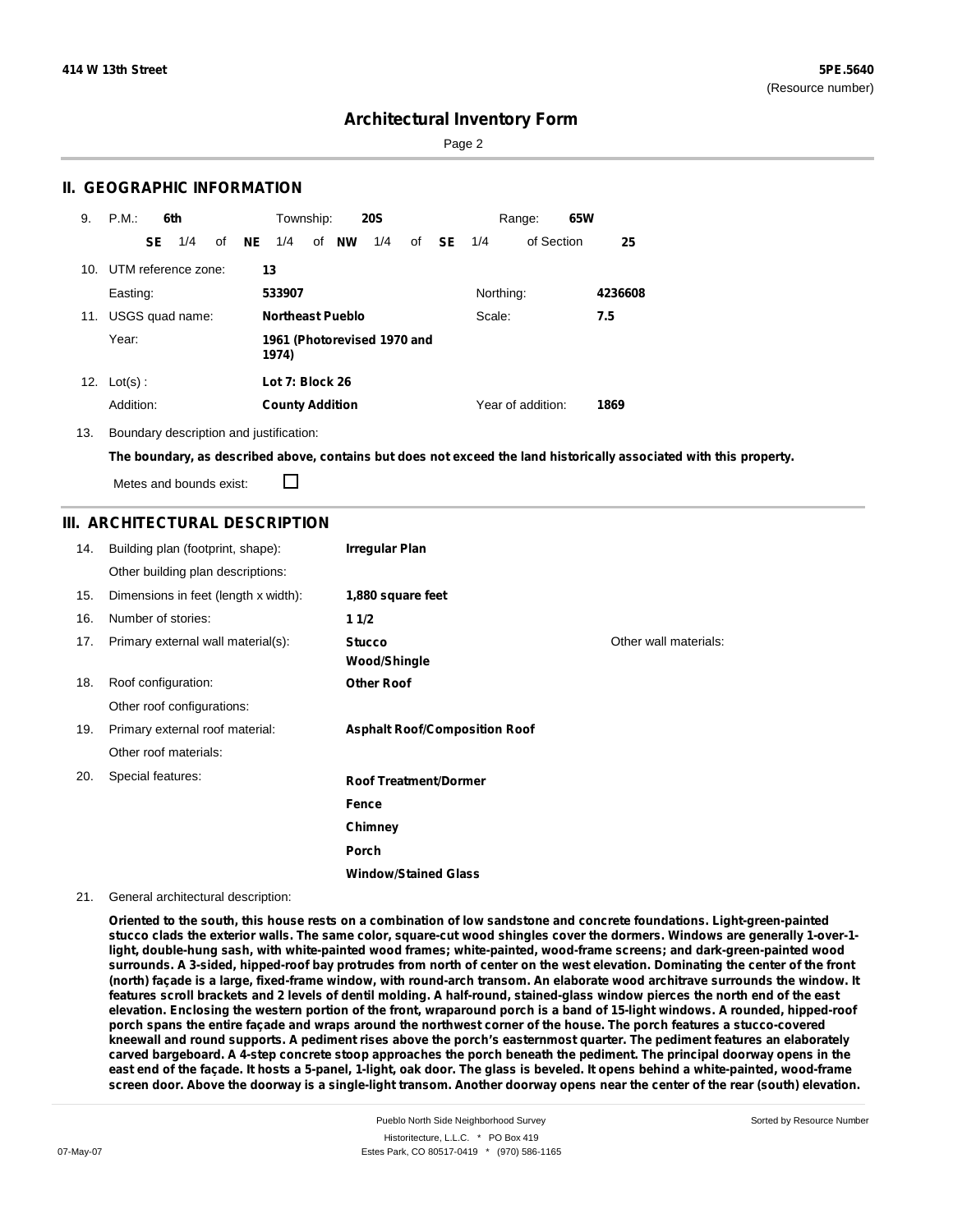Page 3

It hosts a 4-panel, white-painted wood door, opening behind and white-painted, wood-frame screen door. It provides access to a wood stoop, protected beneath a shed roof. An identical doorway-stoop combination exists on the rear (south) elevation of a hipped-roof addition to the east end of the original core's south elevation. Gray-green asphalt shingles cover the main roof and all other roof surfaces. Green-painted wood fascia and soffit box the eaves. Front-gabled dormers emerge from the east- and west-facing roof slopes. Elaborate stickwork fills the main, north-facing gable, and the gables of the dormers. An elaborately corbelled, red-brick chimney emerges between the north-facing gable and the central, hipped roof. Simpler chimneys protrude **from the east elevation and near the south end of the roof ridge.**

Architectural style: 22. **Late Victorian**

Other architectural styles:

Building type:

23. Landscape or special setting features:

This property is located on terrain sloping downward from north to south, with an elevation of around 4,700 feet above mean sea level. The neighborhood features modest, one- and two-story houses. Most of the houses here have an unusually shallow setback from West 13th Street, the busy, principal east-west thoroughfare through this area. This property is situated on the south side of West 13th Street, between 412West 13th Street to the east and 416 West 13th Street to the west. A planted-grass yard, with mature landscaping, surrounds the building. Encircling a portion of the backyard is a chain-link fence. A gravel **parking area is situated at the southwest corner of the lot.**

24. Associated buildings, features or objects:

1 : Type: **Garage** Describe: **A single-car garage is located on the southeast corner of the lot. Oriented to the west, the building rests on a concrete slab. Light-green-painted stucco clads the exterior walls. The unusual garage doorway is actually located on the southwest corner of the building, with door itself folding to enclose the corner. It is of wood construction, painted light green. A window opening in the center of the south elevation has been boarded shut with light-green-painted beadboard. Gray-green asphalt shingles cover the front-gabled roof, and the rafter ends are exposed.**

#### **IV. ARCHITECTURAL HISTORY**

| 25. | Date of Construction:  | Estimate:       | 1890                             | Actual:                                                                                                                                                 |
|-----|------------------------|-----------------|----------------------------------|---------------------------------------------------------------------------------------------------------------------------------------------------------|
|     | Source of Information: |                 |                                  | Sanborn Fire Insurance Maps (for Pueblo, Colorado). New York: Sanborn Map and<br>Publishing Co., 1883, 1886, 1889, 1893, 1904-05, 1904-51, and 1904-52. |
| 26. | Architect:             | unknown         |                                  |                                                                                                                                                         |
|     | Source of information: |                 |                                  |                                                                                                                                                         |
| 27. | Builder:               | unknown         |                                  |                                                                                                                                                         |
|     | Source of information: |                 |                                  |                                                                                                                                                         |
| 28. | Original Owner:        | J. Will Johnson |                                  |                                                                                                                                                         |
|     | Source of information: |                 | Co. consulted 1886 through 2003. | Pueblo City Directory. Pueblo, Co.; Salt Lake City; Kansas City, Mo.; and others: R.L. Polk &                                                           |

29. Construction history:

According to Pueblo County Tax Assessor records, this building was constructed in 1900. However it appears on an 1893 Sanborn map. Based on those maps, this house appears to have originally been a fairly simple hipped-roof box until around 1900, when a small interior addition and large front porch were added. The rear additions also date to this time. Stucco covers **the original brick wall cladding.**

30. Location: **original** Date of move(s):

#### **V. HISTORICAL ASSOCIATIONS**

31. Original use(s): **Single Dwelling**

32. Intermediate use(s): **Single Dwelling**

Pueblo North Side Neighborhood Survey Historitecture, L.L.C. \* PO Box 419 07-May-07 Estes Park, CO 80517-0419 \* (970) 586-1165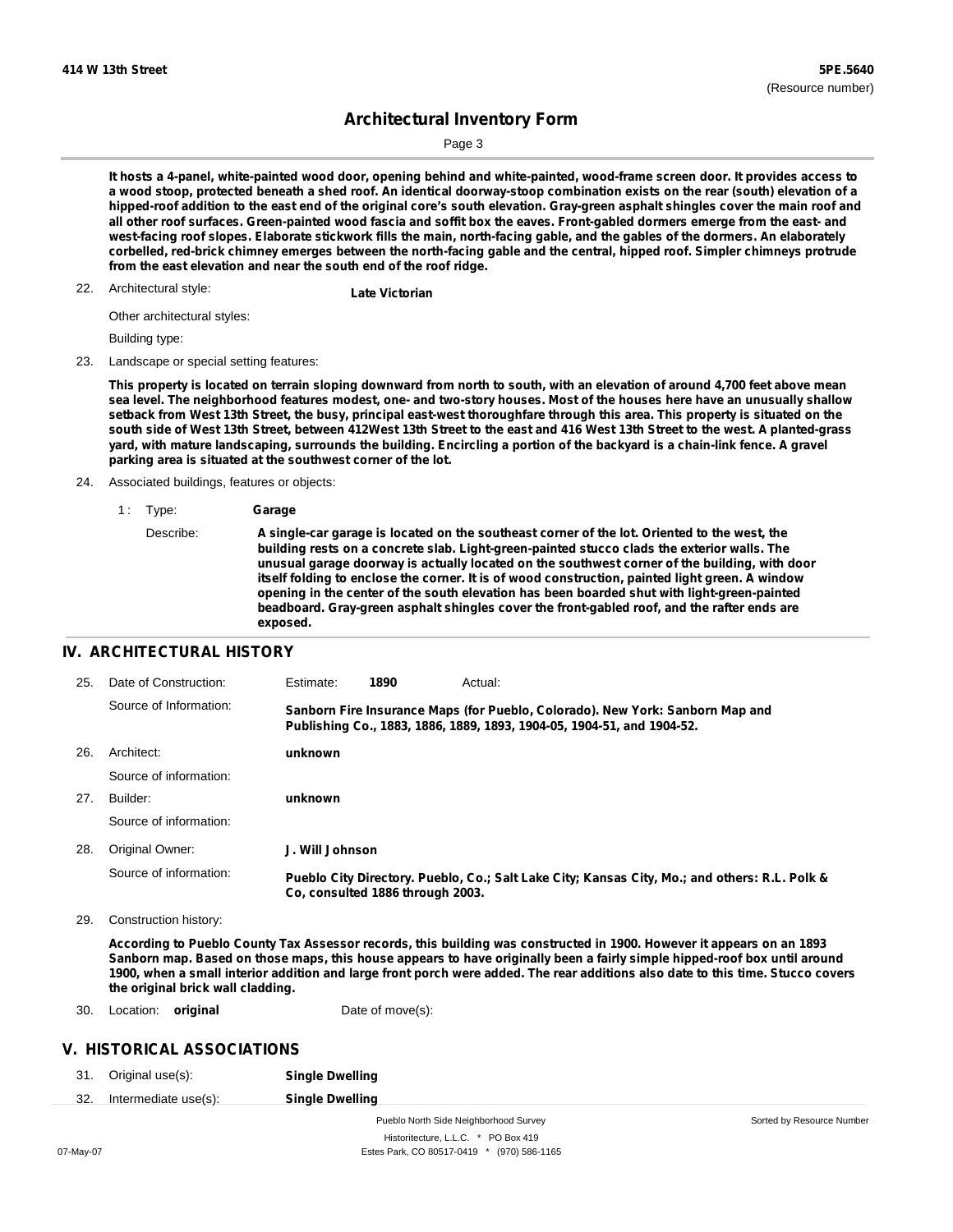| г. |  |
|----|--|
|    |  |

| 32. | Intermediate use(s): | <b>Single Dwelling</b> |
|-----|----------------------|------------------------|
|     | 33. Current use(s):  | <b>Business</b>        |
|     | 34. Site type(s):    | retail business        |

35. Historical background:

The first owner and resident of this house, constructed around 1890, was Pueblo real estate and loan agent J. Will Johnson. He was born in December 1861 in Ohio. Around 1886 he married his wife, Clara A., who was also a native of Ohio. The young couple appears to have moved initially to Kansas, where children Edith and Frederick were born. Sometime after 1888, the family moved to Pueblo. The Johnson family resided at this house with Edith Moody, Clara's mother, and Mary Bodie, a domestic servant. The family later moved to 409 West 18th Street. J. Will Johnson died in September 1932.

Following Johnson at this address was another Pueblo entrepreneur, Walter H. Haines, proprietor of Haines Book Store at 418 North Main Street. He was born in Ohio around 1868. Around 1900 he married his wife, Lillian, and had a son, Charles. Lillian was born in Cuba. The family resided here for more than 4 decades, spanning from before 1909 through 1950.

Prior to 1960, the owner and resident was Edwin R. Porter. With his first wife, Helen Porter, Edwin had a son, Edwin L. Porter, and five daughters, Sandra Kay Porter, Lillie Bouldin, Melva Walthour, Verna Wolf, and Karen Svaldi. Helen Porter died on March 26, 1962; the elder Edwin then married Eunice Lester in 1970. Edwin R. Porter initially farmed and ranched in the Boone area. He was later a caretaker at the Citadel Health Care Center. Porter organized Pueblo's Senior Kitchen Band. He appears to have remained here through the early 1970s, when he moved to an apartment at 2104 Ogden. Edwin R. Porter died on August **10, 1987.**

Soon and Sui Kwai Fong purchased the property in 1973, transferring it to Sui Kwai Fong and Roy L. Hipp in 1999. Roy Hipp and Donna J. Hinder, the current owners, acquired the house and lot in 2005. At the time of this survey, it was operated as a **retail storefront.**

Sources of information: 36.

**Pueblo County Office of Tax Assessor. Property information card [internet].**

**Pueblo City Directory. Pueblo, Co.; Salt Lake City; Kansas City, Mo.; and others: R.L. Polk & Co, consulted 1886 through 2003.**

**Sanborn Fire Insurance Maps (for Pueblo, Colorado). New York: Sanborn Map and Publishing Co., 1883, 1886, 1889, 1893, 1904-05, 1904-51, and 1904-52.**

**U.S. Census of 1910. Precinct 3, Pueblo, Pueblo County, Colorado. Series T624, roll 124, p. 124.**

**U.S. Census of 1900. Precinct 1, Pueblo, Pueblo County, Colorado. Series T623, roll 128, p. 21.**

**"J. Will Johnson" [obituary]. Pueblo Chieftain, 29 September 1932, p. 7.**

**"Edwin R. Porter" [obituary]. Pueblo Chieftain, 12 August 1987, p. 6A.**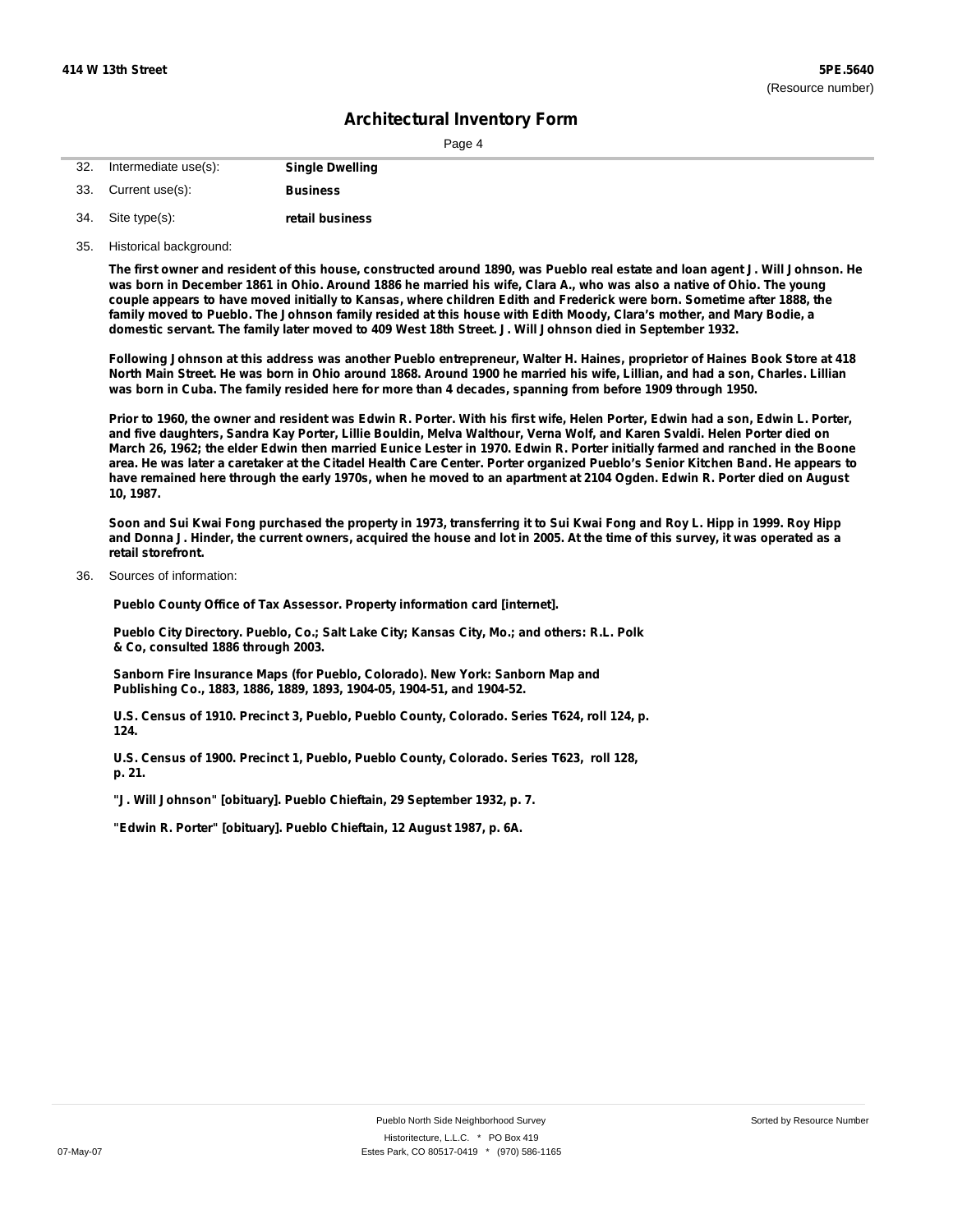۰

Sorted by Resource Number

# **Architectural Inventory Form**

Page 5

|     | <b>VI. SIGNIFICANCE</b>                                                                                                                                                                                                                                                                                                                                             |
|-----|---------------------------------------------------------------------------------------------------------------------------------------------------------------------------------------------------------------------------------------------------------------------------------------------------------------------------------------------------------------------|
| 37. | Local landmark designation:<br>Yes $\Box$<br>No.<br>LE.                                                                                                                                                                                                                                                                                                             |
|     | Designation authority:                                                                                                                                                                                                                                                                                                                                              |
|     | Date of designation:                                                                                                                                                                                                                                                                                                                                                |
| 38. | Applicable National Register criteria:                                                                                                                                                                                                                                                                                                                              |
|     | A. Associated with events that have made a significant contribution to the broad pattern of our history.<br>H                                                                                                                                                                                                                                                       |
|     | B. Associated with the lives of persons significant in our past.<br>$\Box$<br>C. Embodies the distinctive characteristics of a type, period, or method of construction, or represents the work<br>丙<br>of a master, or that possess high artistic values, or represents a significant and distinguished entity whose<br>components may lack individual distinction. |
|     | D. Has yielded, or may be likely to yield, information important in history or prehistory.                                                                                                                                                                                                                                                                          |
|     | Qualifies under Criteria Considerations A through G (see manual).                                                                                                                                                                                                                                                                                                   |
|     | Does not meet any of the above National Register criteria.                                                                                                                                                                                                                                                                                                          |
|     | <b>Pueblo Standards for Designation:</b>                                                                                                                                                                                                                                                                                                                            |
|     | 1a. History<br>Have direct association with the historical development of the city, state, or nation; or<br>$\mathbf{r}_1$                                                                                                                                                                                                                                          |
|     | 1b. History<br>Be the site of a significant historic event; or<br>$\mathcal{L}_{\mathcal{A}}$                                                                                                                                                                                                                                                                       |
|     | 1c. History<br>Have direct and substantial association with a person or group of persons who had influence on society.<br>$\overline{\phantom{a}}$                                                                                                                                                                                                                  |
|     | 2a. Architecture                                                                                                                                                                                                                                                                                                                                                    |
|     | Embody distinguishing characteristics of an architectural style or type; or<br>$\overline{\phantom{a}}$                                                                                                                                                                                                                                                             |
|     | <u>2b. Architecture</u>                                                                                                                                                                                                                                                                                                                                             |
|     | Be a significant example of the work of a recognized architect or master builder, or<br>$\overline{\phantom{a}}$                                                                                                                                                                                                                                                    |
|     | <b>2c. Architecture</b>                                                                                                                                                                                                                                                                                                                                             |
|     | Contain elements of architectural design, engineering, materials, craftsmanship, or artistic merit which represent a<br>О<br>significant or influential innovation;                                                                                                                                                                                                 |
|     | <u>2d. Architecture</u>                                                                                                                                                                                                                                                                                                                                             |
|     | Portray the environment of a group of people or physical development of an area of the city in an era of history<br>О<br>characterized by a distinctive architectural style.                                                                                                                                                                                        |
|     | 3a. Geography                                                                                                                                                                                                                                                                                                                                                       |
|     | Have a prominent location or be an established, familiar, and orienting visual feature of the contemporary city, or                                                                                                                                                                                                                                                 |
|     | 3b. Geography<br>Promote understanding and appreciation of Pueblo's environment by means of distinctive physical characteristics<br>or rarity; or                                                                                                                                                                                                                   |
|     | 3c. Geography                                                                                                                                                                                                                                                                                                                                                       |
|     | Make a special contribution to Pueblo's distinctive character.<br>$\Box$                                                                                                                                                                                                                                                                                            |
|     | Not Applicable                                                                                                                                                                                                                                                                                                                                                      |
|     | Does not meet any of the above Pueblo landmark criteria.<br>П                                                                                                                                                                                                                                                                                                       |
| 39. | Area(s) of Significance:<br><b>Architecture</b>                                                                                                                                                                                                                                                                                                                     |
| 40. | Period of Significance:<br>ca. 1890                                                                                                                                                                                                                                                                                                                                 |
| 41. | Level of significance:<br>National:<br>Local<br>State<br>$\Box$                                                                                                                                                                                                                                                                                                     |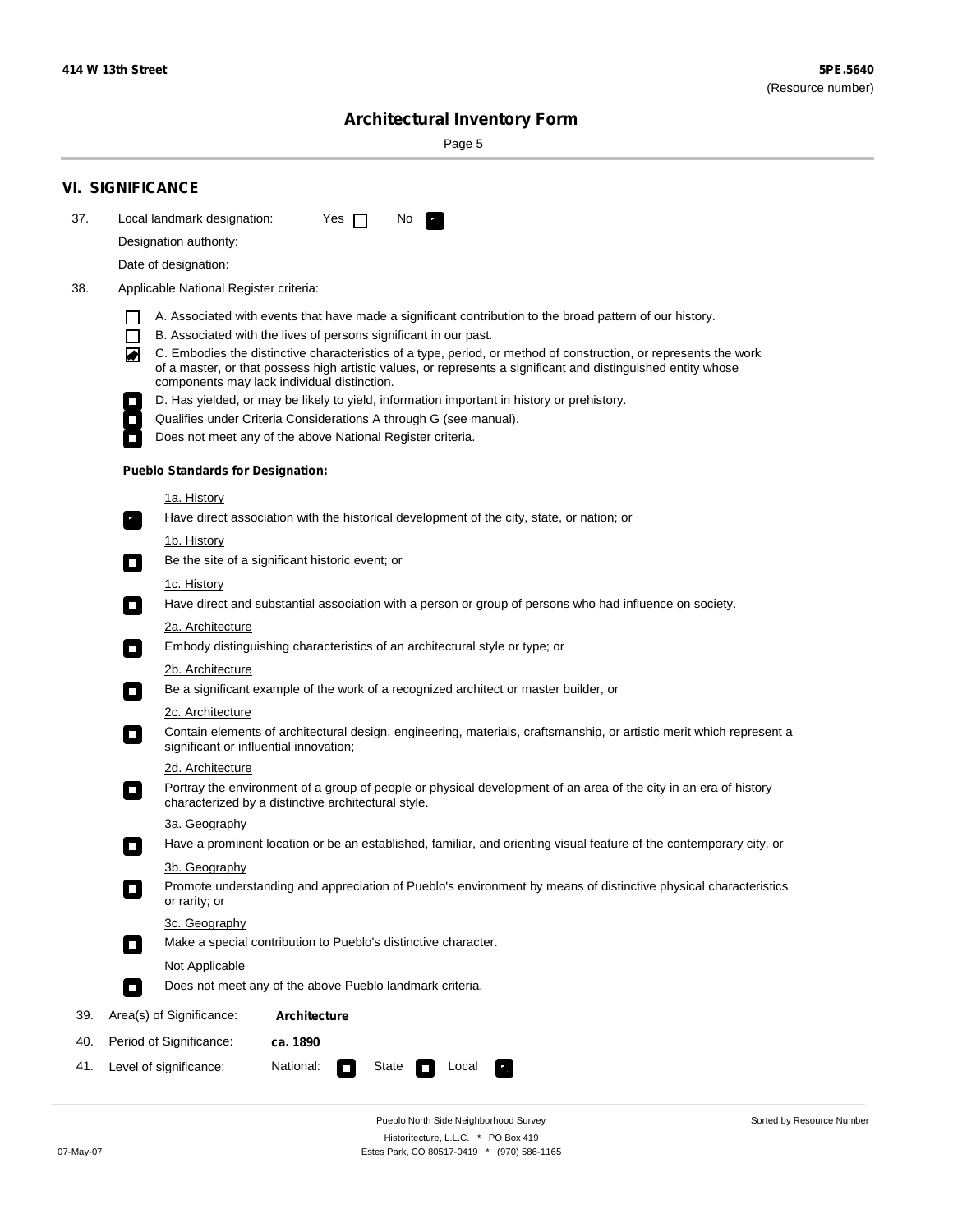Page 6

#### 42. Statement of significance:

This property is historically significant under Pueblo Local Landmark criterion 1A for its association with the development of **Pueblo's North Side Neighborhood, when more architecturally sophisticated buildings like this one joined the smaller,** plainer dwellings originally constructed here. It is also associated with Pueblo's professional middle class, which largely settled in the neighborhood. As well, the house is architecturally significant under National Register criterion C (Pueblo Local Landmark criterion 2A) as an intact example of a Late Victorian-era style. However, the levels of architectural and historical significance, combined with physical integrity, are not to the extent that this property would qualify for individual listing in the National Register of Historic Places, the Colorado State Register of Historic Properties, or as a City of Pueblo Landmark. **Nonetheless, it is most likely a contributing resource within any potential historic district.**

Constructed around 1890, this house exhibits a moderately high level of physical integrity relative to the seven aspects of integrity as defined by the National Park Service and the Colorado Historical Society: location, setting, design, materials, workmanship, feeling, and association. While there have been significant structural modifications, they occurred as early as 1900, well within the period of significance. However, stucco covers the original brick exterior wall cladding, obscuring some **character-defining features.**

### **VII. NATIONAL REGISTER ELIGIBILITY ASSESSMENT**

44. National Register eligibility field assessment: Local landmark eligibility field assessment:

**Individually eligible Not eligible** Not eligible **Need data** 45. Is there National Register district potential? Yes ▰

**Pueblo's North Side Neighborhood represents the evolution of the city's professional middle and upper classes. Its diversity of architectural styles and forms directly represents the city's changing economic and cultural climates. As well, the neighborhood is distinctive because it appears to have evolved independently of the area's dominant industry, steel manufacturing.** Discuss:

No

IT.

Yes Yes No

**Individually eligible Not eligible** Not eligible **Need data** 

 $No$   $\neg$   $N/A$ 

 $N/A$ 

If there is National Register district potential, is this building contributing:

If the building is in existing National Register district, is it contributing: 46.

## **VIII. RECORDING INFORMATION**

| 47. | Photograph numbers): | <b>CD-ROM Photo Disc: North Side Photos</b><br>File Name(s): 13thstw414                                                       |
|-----|----------------------|-------------------------------------------------------------------------------------------------------------------------------|
|     | Negatives filed at:  | <b>Special Collections</b><br><b>Robert Hoag Rawlings Public Library</b><br>100 East Abriendo Avenue<br>Pueblo, CO 81004-4290 |
| 48. | Report title:        | <b>Pueblo North Side Neighborhood Survey</b>                                                                                  |
| 49. | $Date(s)$ :          | 06/22/05                                                                                                                      |
| 50. | Recorder(s):         | <b>Adam Thomas</b>                                                                                                            |
| 51. | Organization:        | Historitecture, L.L.C.                                                                                                        |
| 52. | Address:             | <b>PO Box 419</b>                                                                                                             |
|     |                      | Estes Park, CO 80517-0419                                                                                                     |
| 53. | Phone number(s):     | (970) 586-1165                                                                                                                |

<sup>43.</sup> Assessment of historic physical integrity related to significance: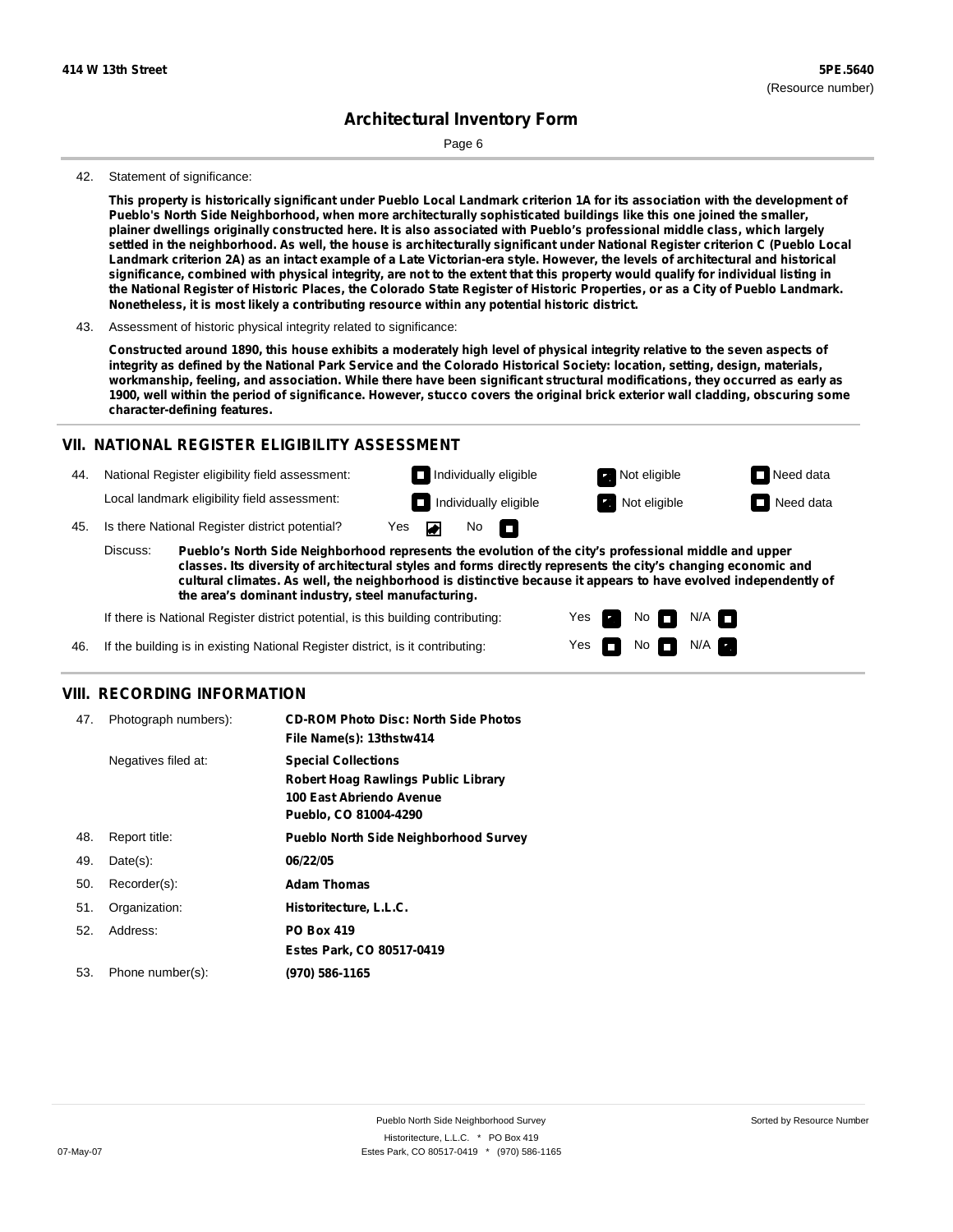Page 7